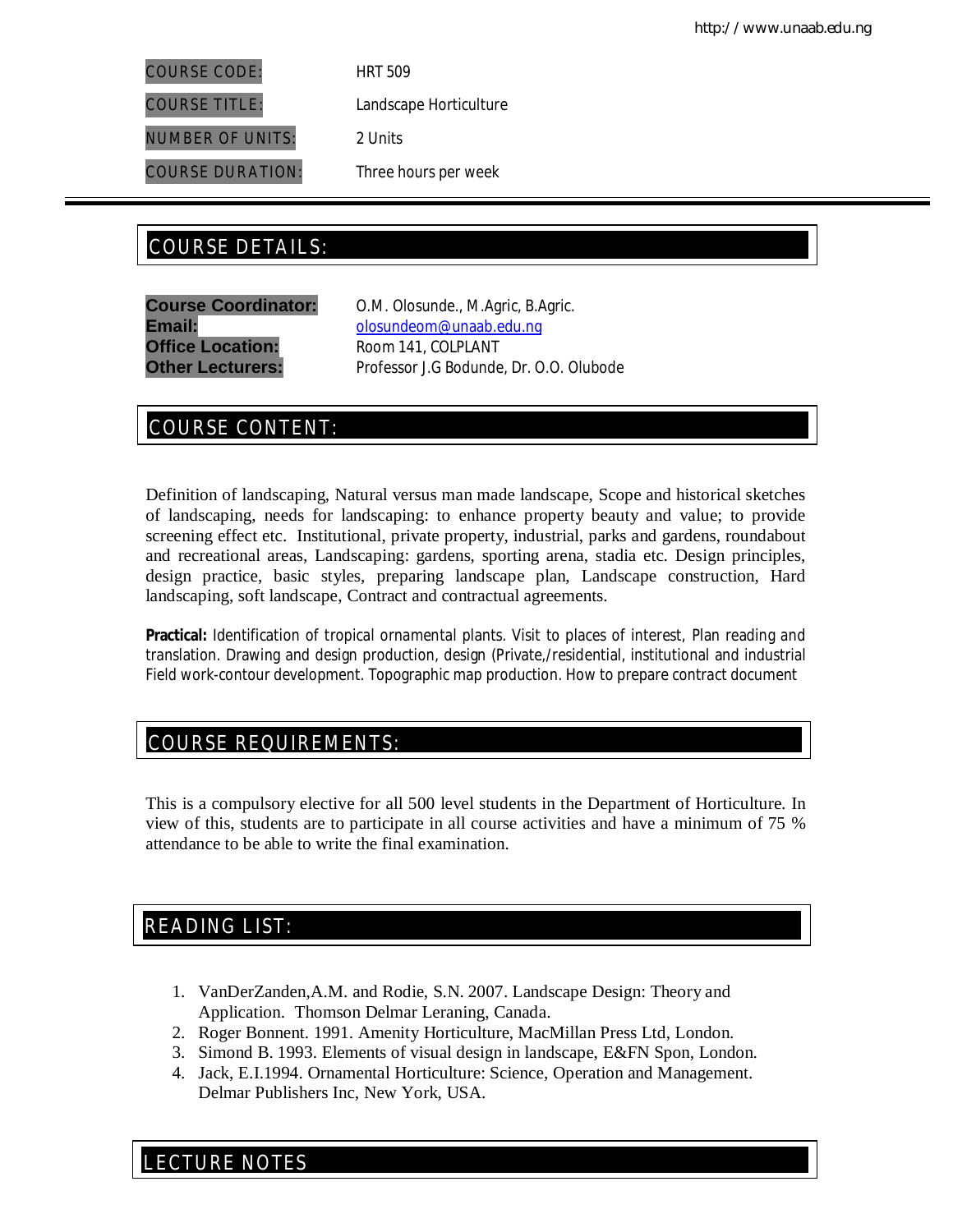http://www.unaab.edu.ng

## **General introduction**

**Horticulture-** science concerned with intensively cultured plant directly used by people for food, medicinal purposes or for aesthetic gratification (environmental beautification). In summary it is a science that deals with cultivation of garden crops.

**Branches: Pomology, Olericulture, Floriculture, landscape Horticulture, Horticultural** Engineering etc

**An overview of landscape horticulture industry in Nigeria: prospects and problems.**

**Landscaping:** The art and science of developing the outdoor environment using soft landscaping, e.g. ornamental plants, and hardscapes e.g. non-plant objects, components to serve the needs and desires of people. It serves both the aesthetic and functional purposes. The outdoor surroundings could be designed with natural or man-made components/materials/objects i.e it could be natural or artificial. Landscaping involves design, construction and maintenance of landscapes.

**Landscape design/Garden design:** Science and art of organizing and enriching outdoor space through the placement of plants and structures in agreeable and useful relationship with natural environment.

It involves the qualitative and functional arrangement and spacing of plants and non-plants garden features on a parcel of land set aside in the planning process that gives an overall pleasing effect.

Design essentially entails manner in which objects are artificially arranged in order to attain a particular objective, usually may be not always, a functional and a visibly pleasing arrangement. Designs are evaluated aesthetically with regards to their element of colours, texture, line and form by long established man made value judgment called design principles. A successful design is normally functional and beautiful.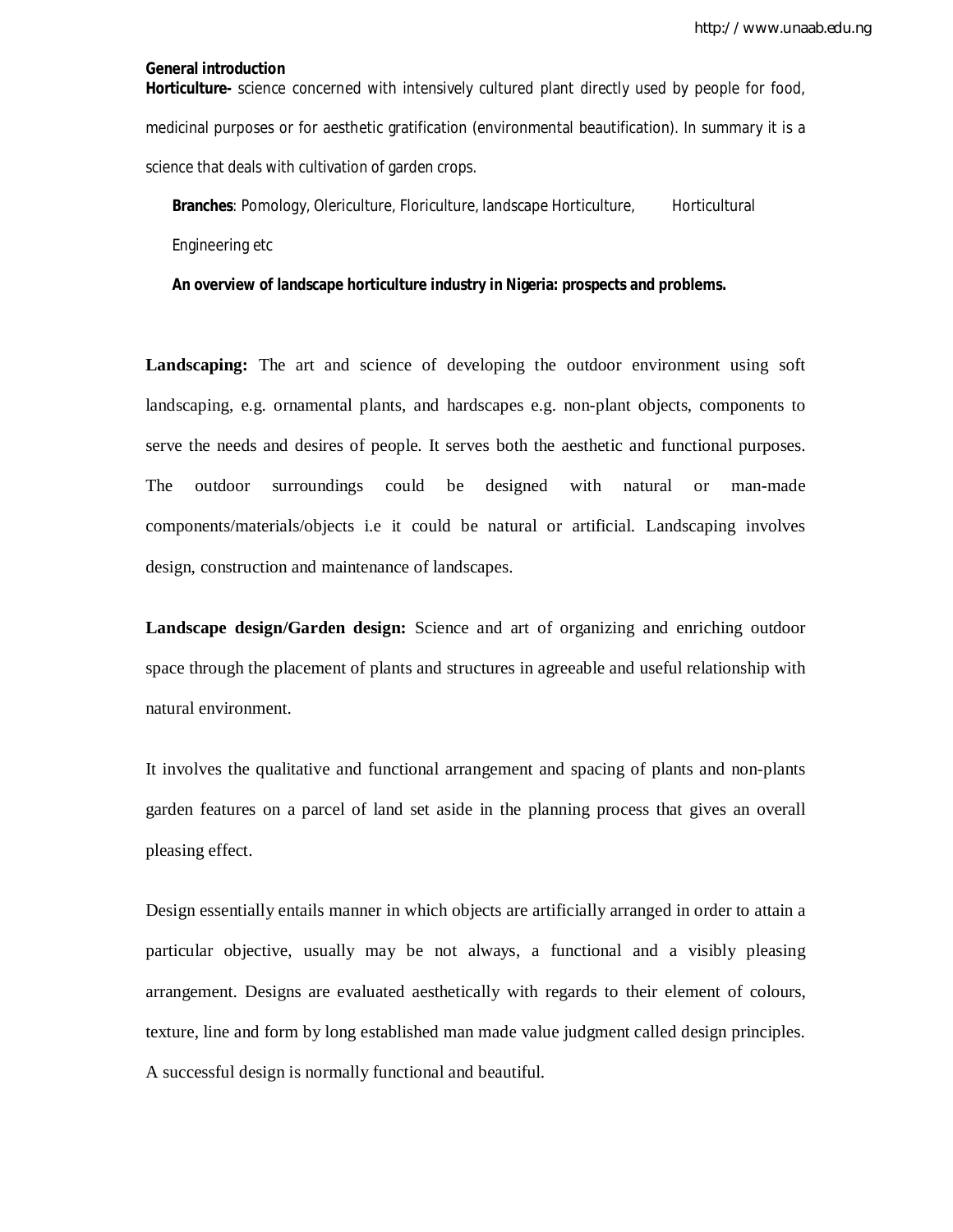Landscape design is more than just a cosmetic treatment to be applied to indifferent or insensitive architectural or engineering in order to soften the harsh edges or disguise an awkward layout.

It is to integrate structures in to the environment by reducing the visual intrusiveness, by repairing damage to the existing vegetation and more positively by providing a setting that is attractive and welcoming.

**Landscape:** Layout/arrangement of ground or land in scenery. It could be natural or artificial (man-made)

#### **Natural versus man-made (artificial) landscaping**

**Natural landscape:** A landscape that is unaffected by human activities. It may contain components that are living or non-living or both. Natural landscape remains intact if the living and non-living of the natural environment are free to move and change. Today no place on earth is unaffected by human activities. Thus landscape tends to vary in their degree of naturalness. Therefore, classification had been made into four types:

- a **natural** landscape is one that is unaffected by human activity
- a **sub-natural** landscape is one where if human activity was removed it would go back to a normal state
- a **semi-natural** landscape is one that has been drastically modified by human activity but has some natural elements left intact
- an **agricultural** landscape is one that has been totally altered and arranged by human activity - very little if any naturalness is left

Examples of natural landscape in Nigeria are; natural surrounding such as forest or desert, rocks (Olumo rock, Zuma rock), Erin Ijesa water falls, Ikogusi warm/cold spring, plateau in Jos, Mambila, bar beach, etc.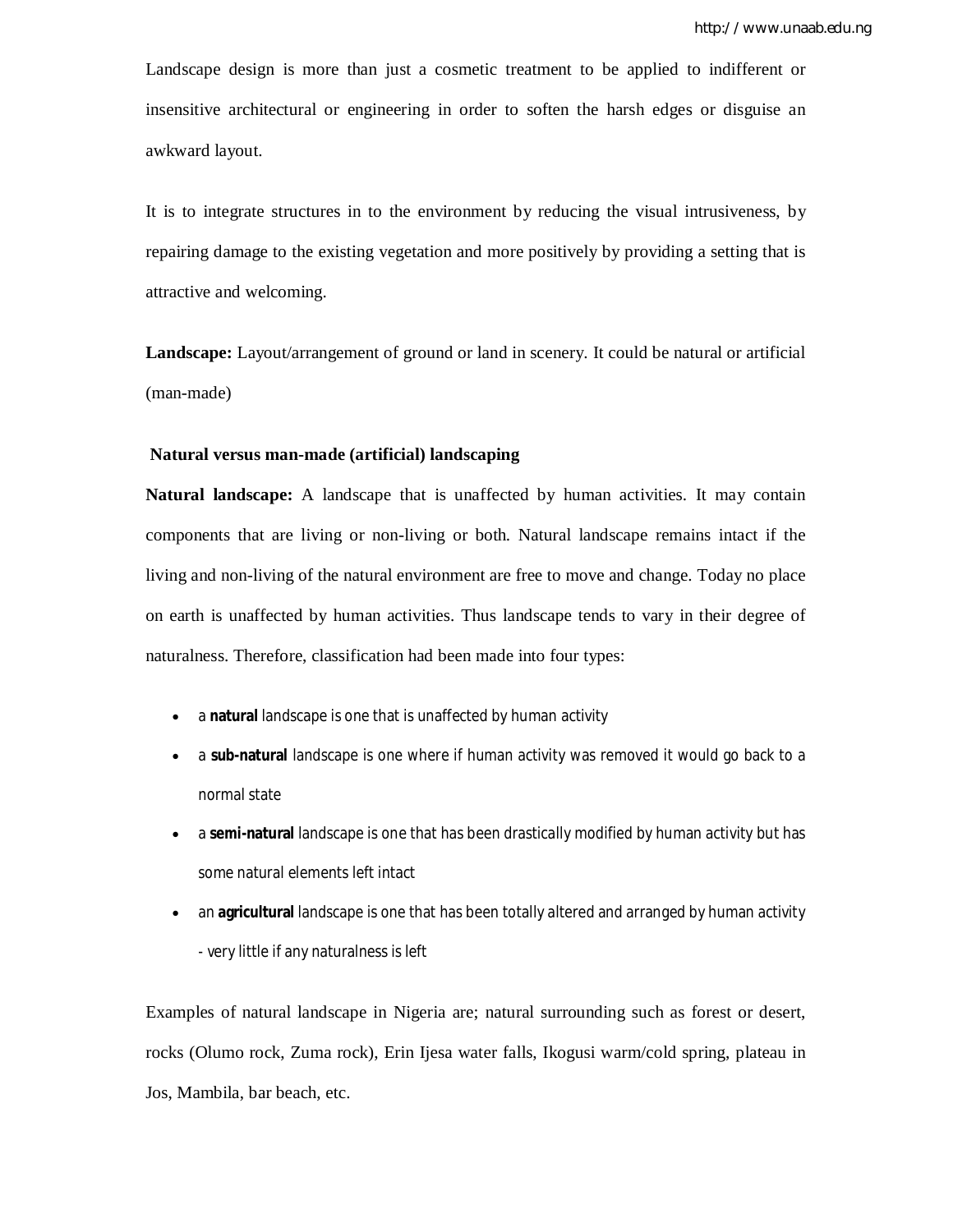**Artificial Landscape:** The use of artificially made plants (synthetic or otherwise) for landscaping of outdoor environment. Nowadays, it is common to see large quantities of artificial plants (trees, palms, lawns) being used for landscaping. Though, it will not and cannot replace the natural plants in their effects and functions on the landscape, but could also add to the beauty of the environment. It has the advantage of low maintenance in terms of watering, fertilizer application, mowing incase of lawns and turfs, trimming/pruning and so on. Other items in artificial designs include the use of art works, e.g. sculpture (UNAAB Olumo model), concrete benches and tables, water bodies such as water fountains, artificial springs, etc.

## **Scope and historical sketches of landscaping**

**Scope:** Landscape by its very nature encompasses all other specialist sections of Amenity horticulture in one form or the other. It includes the design, construction, maintenance and management of landscape features. Knowledge of floriculture, landscape architecture, and engineering are usually important.

**History:** Landscaping is an important sector which has expanded and still expanding in recent years in Nigeria. Despite this development, it is by no means comparable to what is obtainable in the developed countries in terms of development, quality, patronage and boom experienced in the landscape horticulture industry.

People have designed garden throughout the recorded history. Thousands years ago in Egypt and Babylon, there were planted architectural structures. The roots of renaissance garden extend back to the tradition of antiquity, especially those of ancient Rome. To self conscious revival of the idea of Vitruvius and Pliny, there was added the influence of Islamic world and medieval theory and practice. The use of water and fountains and organization of garden in to geometric quarters were part of wider inheritance.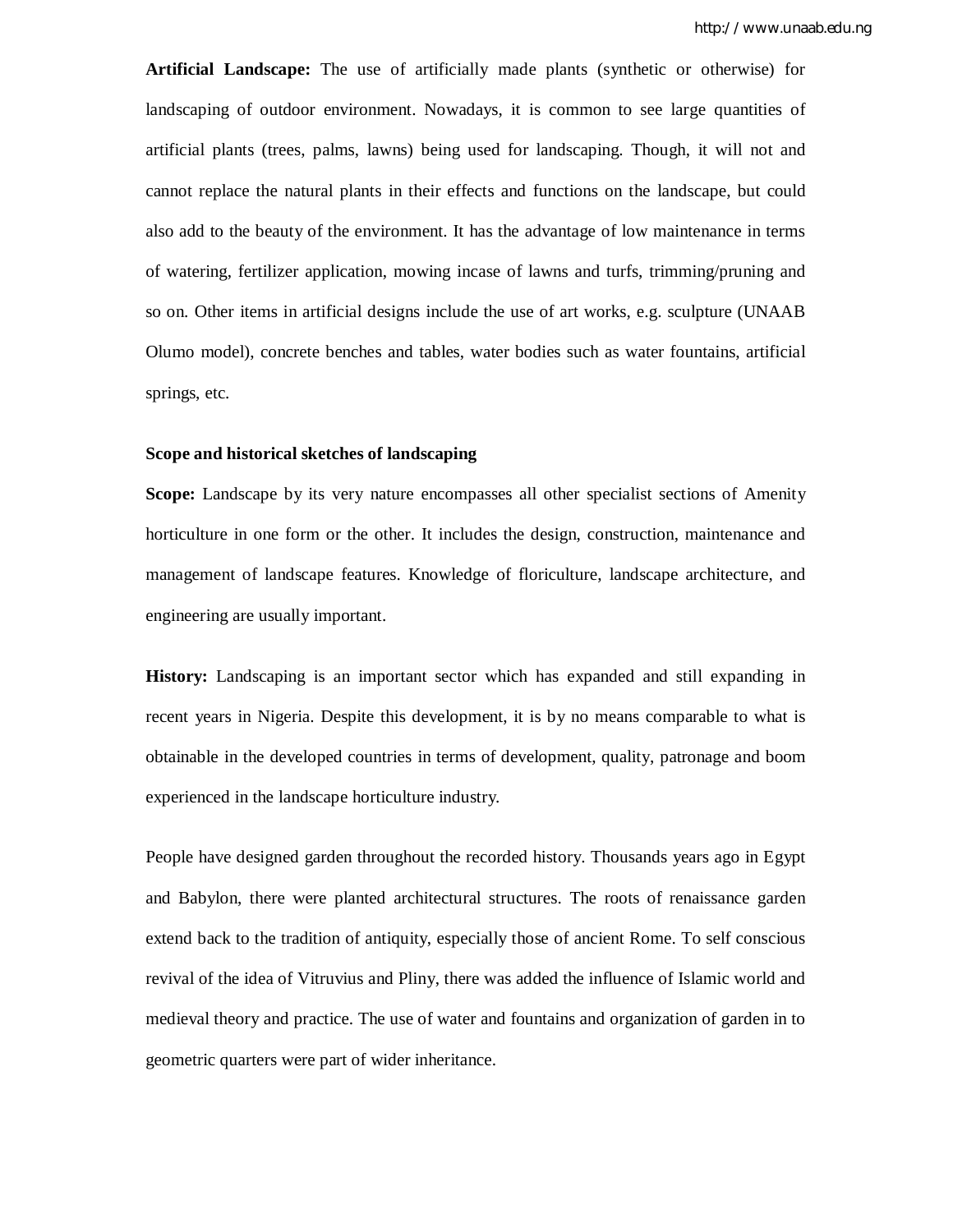In Nigeria, from the time immemorial, people consciously or unconsciously add physiographic and environmental characteristics to the land around them either for aesthetic gratification and or environmental enrichment and protection.

Traditionally, people keep garden and trees around their buildings. Though, the experience of the colonial era did little to influence creation and preservation of beauty in the surroundings as it was in Francophone countries.

Nevertheless, the inception of colonialism changed the trends of events as concerted effort were made to formally landscape some public buildings, government reservation areas (GRAs), institutions of higher learning, and sport fields which marked the beginning of organized/formal landscaping in Nigeria. Missionaries (Christian) also established plants in churches and schools. Some individual copied this idea and planted some ornamental plants in their surroundings.

Nowadays, landscaping business is fashionable and there is influx of all sorts of people in to the profession, having seen it as an avenue to make quick money. There is generally, limited concern for landscape planning and management in Nigeria, most importantly from government with the exception of few state governments, who recently seem to brace up to the challenges of creating a beautiful and welcoming environment.

#### **Needs for landscaping:**

Basically, if human beings had never altered the natural world, there would be no need for designers. Nature is such a perfect designer that left unchanged by human beings, the earth's beauty and natural system would never have require improvement. This idea is however not realistic in the modern world.

Therefore, some of the reasons why landscaping is important are;

1. Aesthetic/ Beautification of environment which is the primary purpose of landscaping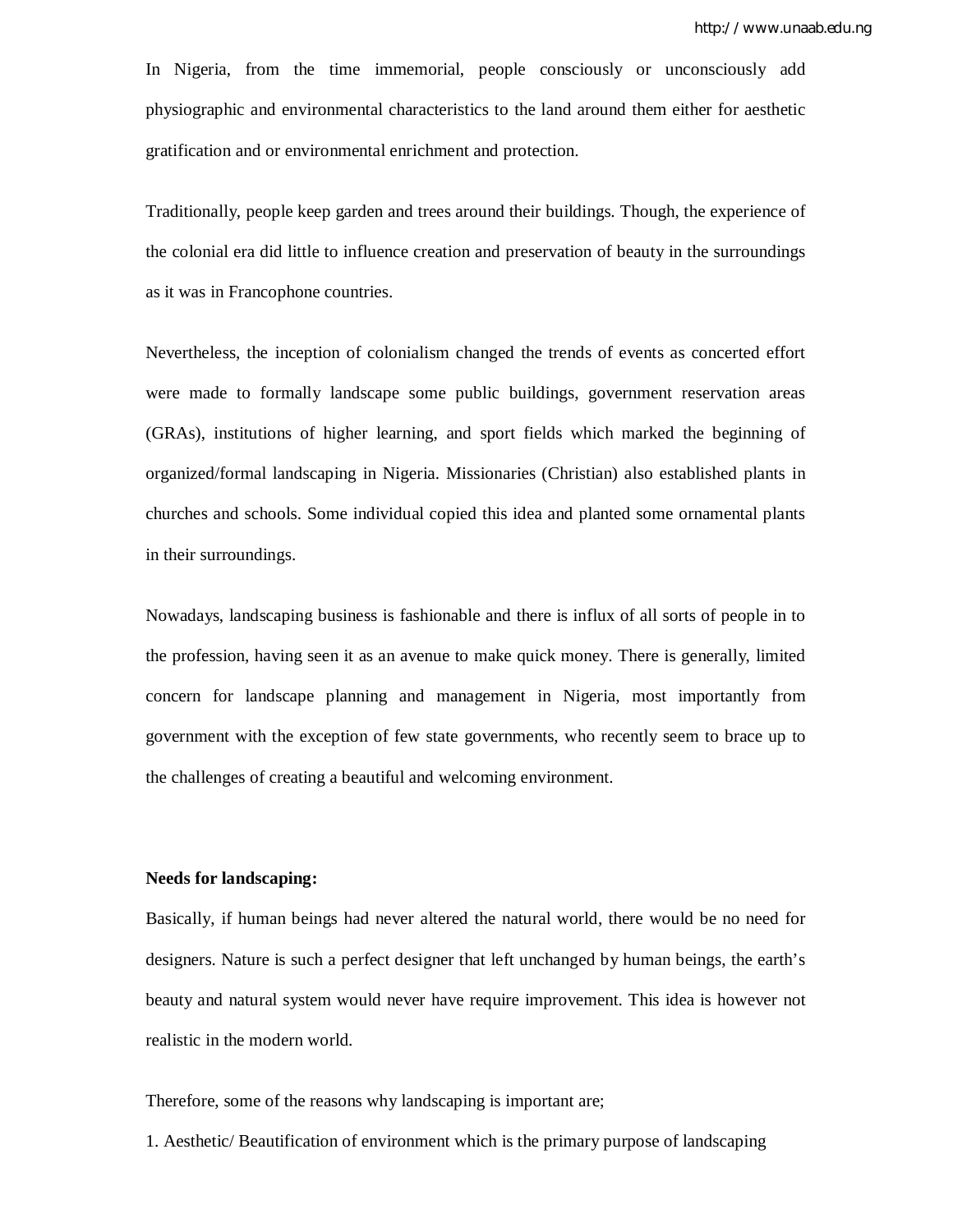2. Engineering purpose: e.g. Environmental control and protection of structures against environmental hazards i.e. rain storms, wind breaks, shade trees for guide against sun glares etc.

3. Architectural purpose: e.g. re-integration of structures in to the natural environment. Landscaping compliment rather than competing with the architectural features of structures thereby making enhancing their outlook.

4. Biological purpose: e.g. improves the micro-climate (environment), absorbs dust, noise, pollutants and assist in air purification by consuming CO2 and releasing O2.

5. Ecological purpose: e.g. some ornamental plants can be used to solve ecological problems such as flooding, to control erosion and absorb chemical from soil (oil spilage)

6. Economic purpose: e.g. creation of job opportunities, add value to property, creates wealth for plant growers and government (taxes, foreign exchange), beautiful environment also attract tourists and investors.

7. Social purpose: e.g. landscaped areas are useful as recreation and relaxation venues (parks), sporting arenas (polo, football fields), and symbols of affluence/wealth.

8. Nutritional/Medicinal purpose: e.g. some plants used primarily for landscaping could also be used for food (fruits and vegetables) and medicines, plants have therapeutic effect on patient etc.

**1. Private property/residential landscaping:** Landscaping of personal residential properties like a flat, bungalow, duplex, estate etc. Most private or residential buildings need at least three general areas;

(a). For public access-

(b). For service and work: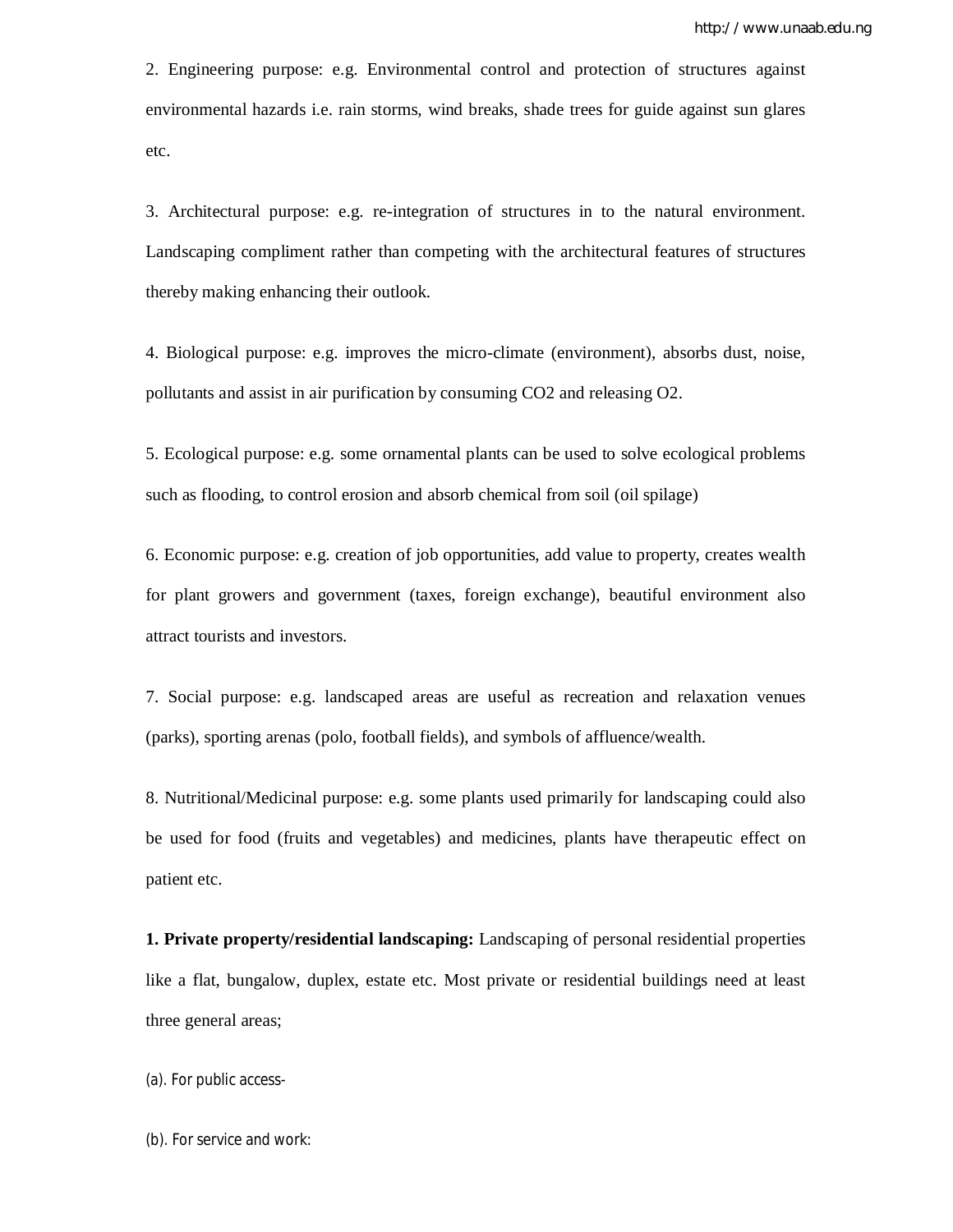(c). For family living:

**2. Industrial landscaping:** It involves the establishment of plants and hardscapes within the industrial estate/area e.g Agbara industrial estate, Nigeria Breweries Ltd, Portland/Lafage cement company, etc.

**3. Institutional landscaping:** Landscaping that involves all sorts of institutions- universities, colleges, polytechnics, hospitals, research institutes, barracks etc.

**4. Recreational landscaping:** It involves landscaping recreational arenas (polo ground, parks and gardens, football pitches, game villages etc) for adults and children. It has special inclusions such as restaurant, water fountains, focal plants, green lawns and other areas for social like picnic, marriages, honey moon, film shooting. Nowadays, ICT and photocopy centre have been added.

### **Using the 'Indoor room concept' to describe the Outdoor**

|   |  | 1- Public area<br>2- General living room<br>3- Service area                                                         |
|---|--|---------------------------------------------------------------------------------------------------------------------|
| 3 |  | 4- Private living room                                                                                              |
| 4 |  | Walls- hedges, avenue trees,<br>Ceilings- shade trees, canopies, etc.<br>Floors- lawns, foundation plants, concrete |
|   |  | floors and walk ways, roads with<br>interlocking blocks or asphalt.                                                 |

**i.) Use areas**

**usually the front part of the property accessibility to visitors** 

- **2. General living room –** an area of the home that joins the public area, service room and private room
- **3. Service area –** accessible to only the occupants
- **4. Private living room** an area for rest and occupies the rear of the property and not accessible to outsiders
- **ii.) Components of the outdoor room:**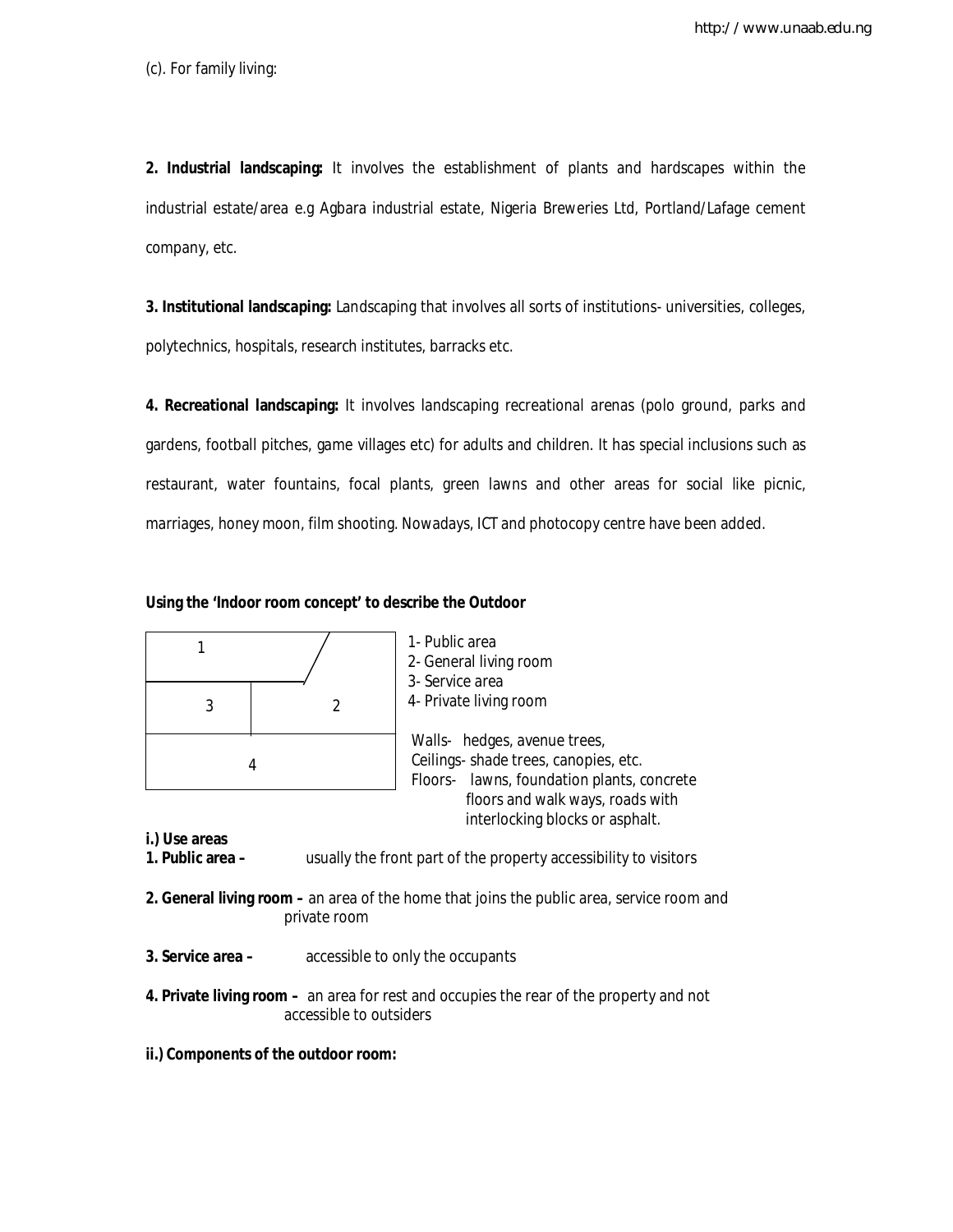**a. Walls** - defines the limit and shapes of the out door room, direct traffic through the landscape (hedges, avenue trees), provides full or partial privacy (), provide security (thorny plants e.g. boungavalia spp.), etc.

**b. Ceilings** – defines the upper limit of the outdoor room, provide full or partial shade, provide privacy from overhead viewers, etc.

**c. Floors** – defines the base line of the outdoor room, absorbs shock or impact of traffic, e.g. turfs / lawn, paving, ground covers,

## **Principles of landscape design**

The goal in developing a landscape plan is to design a plan that will achieve unity and harmony. The principles of landscape design are the building blocks used by designers to create beautiful and functional landscapes. Landscape design principles are the same for all types of landscapes. They are in many different ways, depending on the site, the clients' wishes, and designer's knowledge and preferences. Similar to elements of art, these principles represent the primary concert that influence landscape design. Design principles are not rules that require precise adherence, but instead reflect a framework of universal concepts that prove effective in creating designs.

Therefore the following principles should be considered in designing the plan;

**1. Simplicity:**

**2. Order:**

**3. Repetition:**

**Rhythm and line:**

**5. Unity:**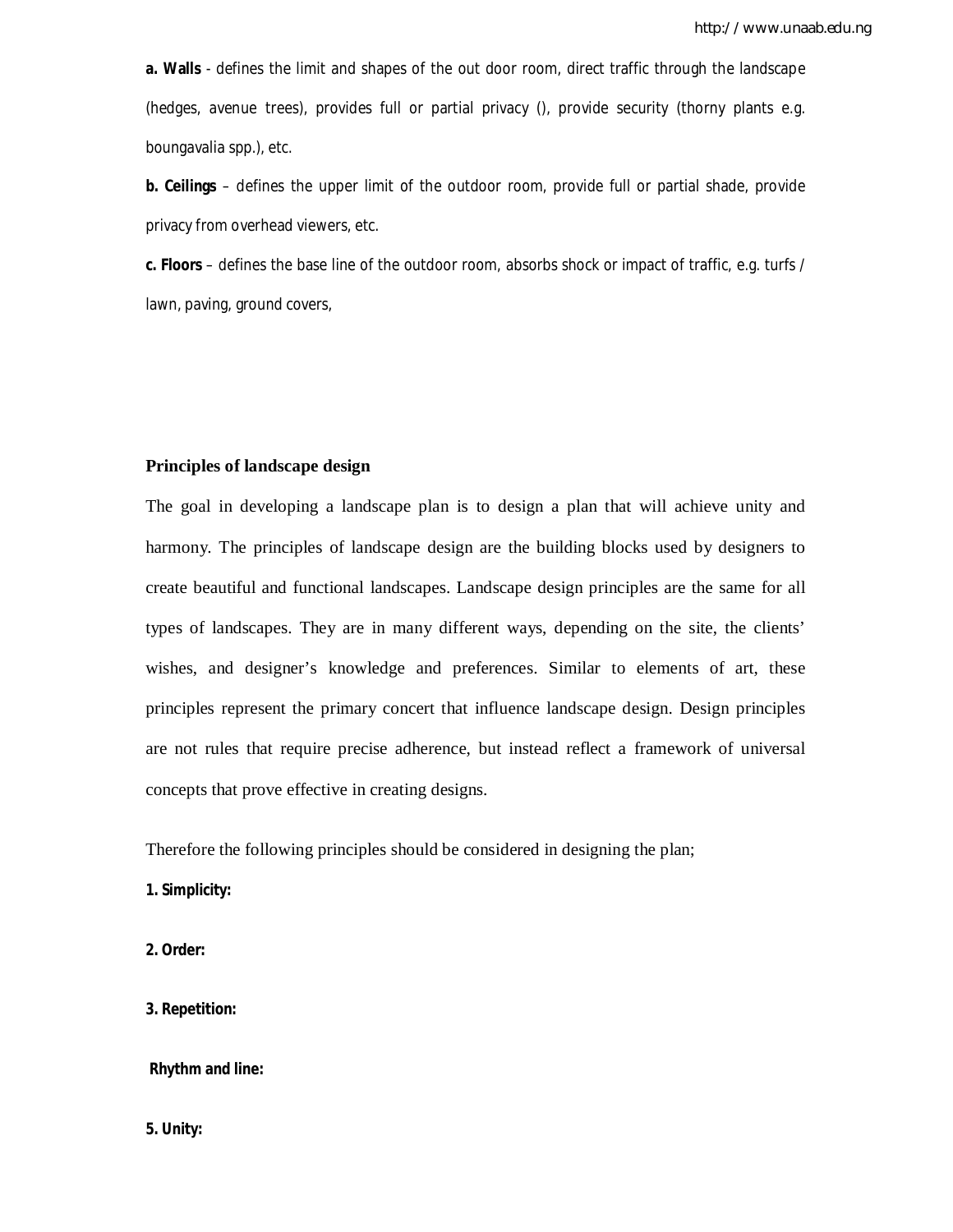http://www.unaab.edu.ng

#### **6. Balance:**

## **7. Proportion and scale:**

## **8. Emphasis:**

### **Preparing/Developing/Creating the landscape plan**

The development of landscape plan be it private, public or institutional merges the arrangement of plants and other materials with the graphic skills necessary to symbolize them. A well developed landscape plan provides an orderly means of landscaping a site and prevents waste of labour, money and possibly plants. It requires that the principles of design be applied to an entire property, not just sections and that the final design possess a unity which integrates all use areas in to a total plan. The time spent in analyzing a site and developing the plan is a good investment that can prevent frustration, save time and provide the appearance desired. The preparation of landscape plans requires a lot of work, considerable thought and planning.

The following procedures are suggested as a guide to initial design and planning of garden and landscape plan.

A. The first step in the development of a landscape plan is the site analysis which is divided in to the on-site and off-site analysis. One or more visits to the site may be necessary to analyze or evaluate the site.

On-site analysis: Landscape designer should draw the site features and the proposed building plan on graph paper. Normally/usually, a prepared chart/checklist should be completed on the site. At least two peoples are required to carry out site analysis.

A number of factors or condition should be considered in making site evaluation and should be accurate and in detail. Highlights of some of these factors are;

- 1. Climate of the site:
- 2. Soil conditions.
- 3. Location:
- 4. Existing structures: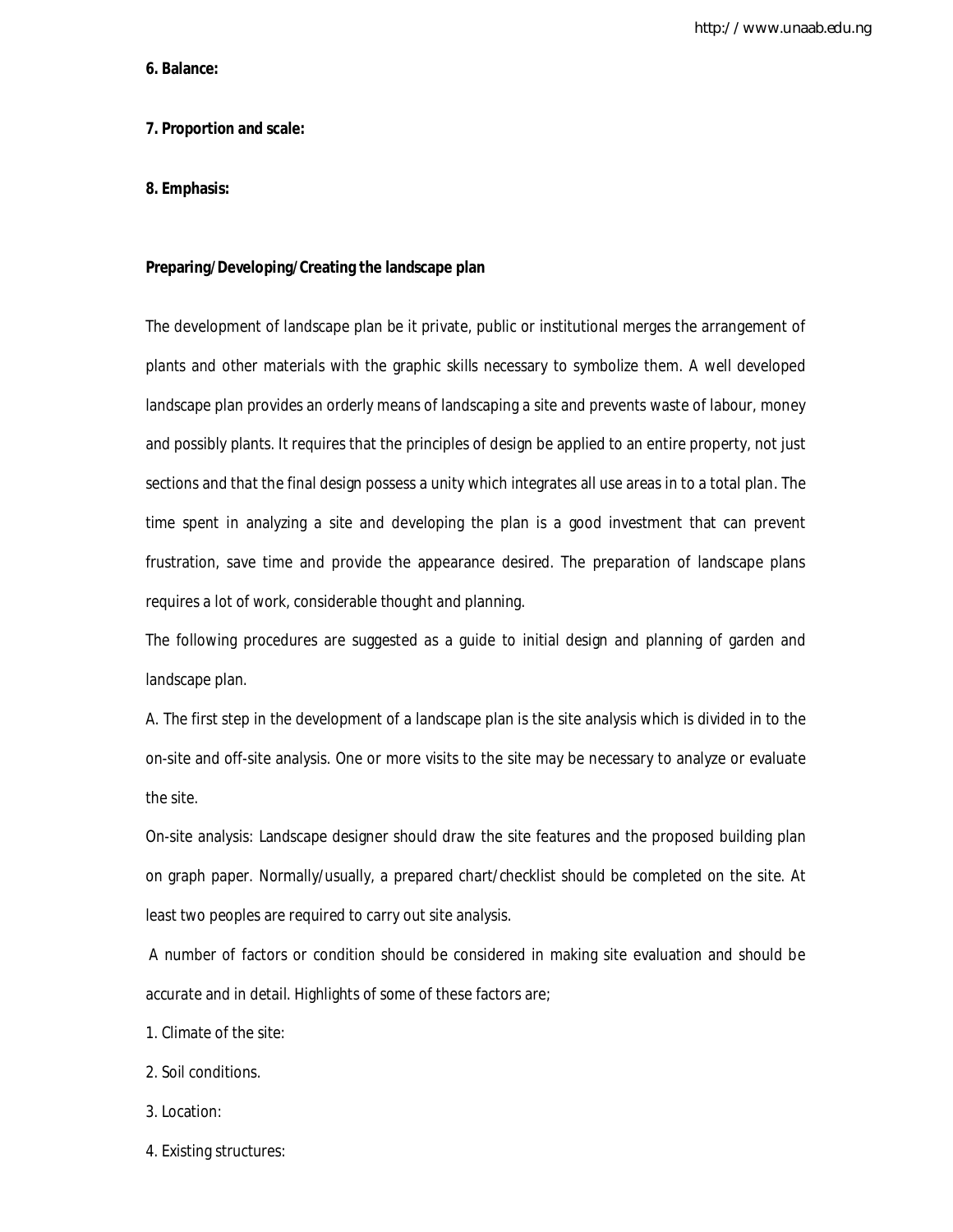http://www.unaab.edu.ng

- 5. Existing vegetations:
- 6. Rock outcropping- T
- 7. Utilities:
- 8. Presence of water bodies-
- 9. Dimension –

## **Off site analysis:**

The purpose of this part of site analysis is to consider the site in relation to distant views and neighbouring areas which has a distinct influence upon the needs of the site. Features like trees, adjourning backyard, mountains, valleys, bodies of water e.g lakes, sea etc, forests, towns, cities etc located within the adjourning site becomes part of the site landscape. If a good view is spoilt by an untidy building, plant to hide the building, not the whole view. If the outlook from a property is not very good, a view can be created within the landscape by suitable screen planting on the boundary and attractive planting inside this screen-planting. Off-site factors that may present problems in landscaping are pedestrian traffic, noise, dust, bright lights, bill board, utility lines, roods, and neighbouring properties. It may be desirable to use screens to eliminate unfavourable factors.

B. Analysis of clients/family needs:

C. Match the client needs and site capabilities as closely as possible.

D. Area layout plan: There are three principal areas that are usually considered in landscape plans. These are

i The public area which generally is the area in front of the house. However it could be on the side of the house if this is the approach owner wishes the visitors to use.

ii The service area is the area in which trash cans, cloth lines, dog runs, and work areas are located. It is often screened from view.

iii The private: This is the area normally used by the family for outdoor entertainment and lawn grasses. It is usually located at the rear of the house, but it may be on the side. Screening may be used to provide privacy in the area. The vegetable and flower garden may be located in this area. After these three areas have been designated on the tracing paper, rough sketches of the organization of these areas should be drawn.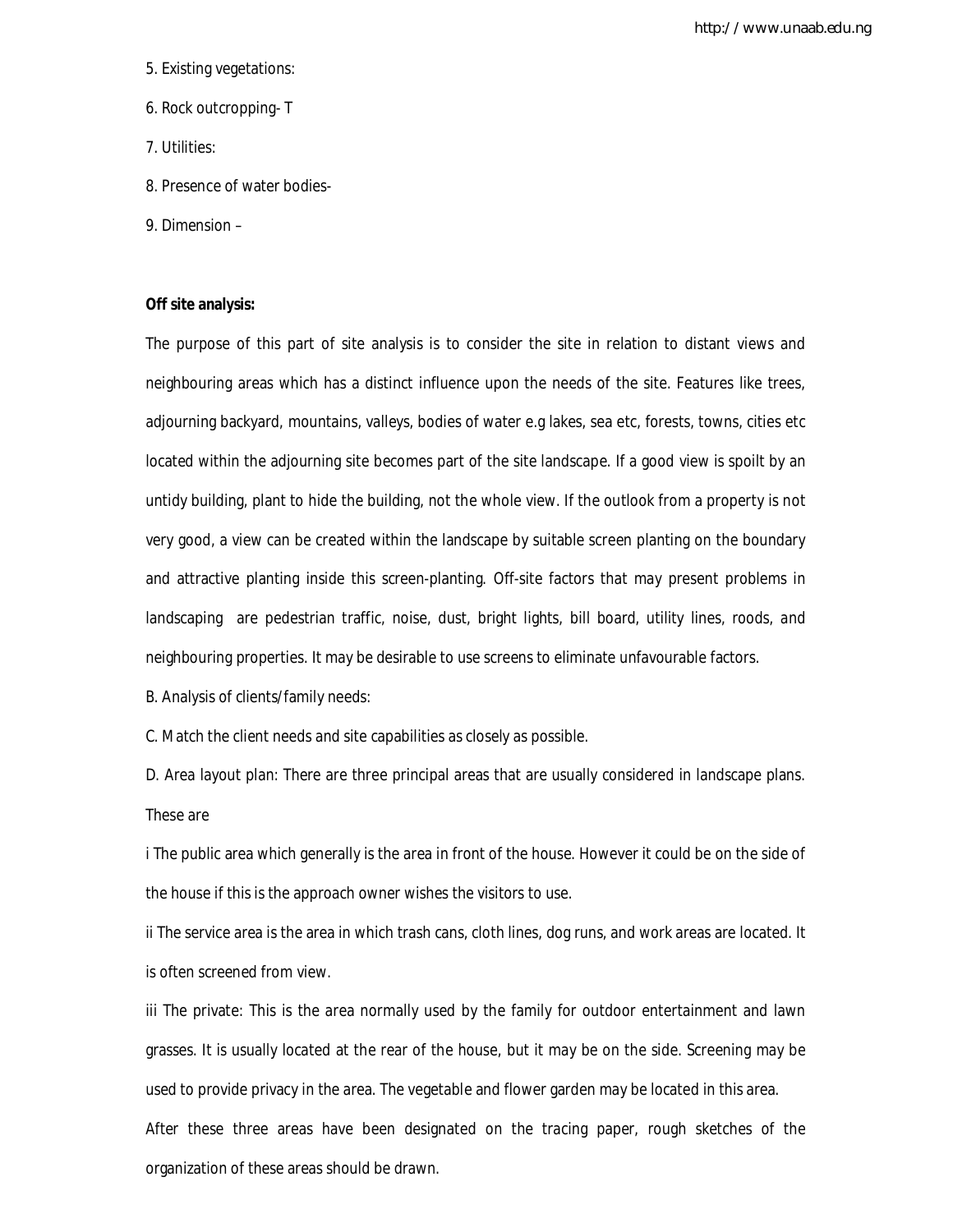E. Select a scale that allows the site to be reproduced on paper, including lot, building and existing structures/features.

F. Assign use areas to appropriate region of the property.

G. Select focal points and locate them within the used areas

H. Shape each use areas in a way that directs attention to the focal point and relates it to adjoining use areas.

**L. Selection criteria for plants:** Selecting the best plants for a given position require a knowledge of the plant materials available and the types of growing conditions they prefer. A plant can be beautiful in its natural environment can be very ragged out of it, so it is important to give plants right growing conditions. Planting is needed to give privacy, cut down wind, give protection from sun, give pleasant effects etc.

- 1. Ability to fill the role assigned it in the design
- 2. Ability to survive the growing conditions of the site
- 3. Availability and affordability by clients
- 4. Plant size at maturity
- 5. Flowering qualities
- 6. Foliage and tree back colour
- 7. Presence or absence of thorns
- 8. Plant rate of growth and length of life
- 9. Deciduous or evergreen
- 10. Susceptibility to pests and diseases
- 11. Frequency of pruning required
- 12. Soil preference
- 13. Able to withstand severe trimming/pruning eg hedge plants
- 14. Attractive appearance
- 15. Ability to keep out intruders, including animals
- 16. etc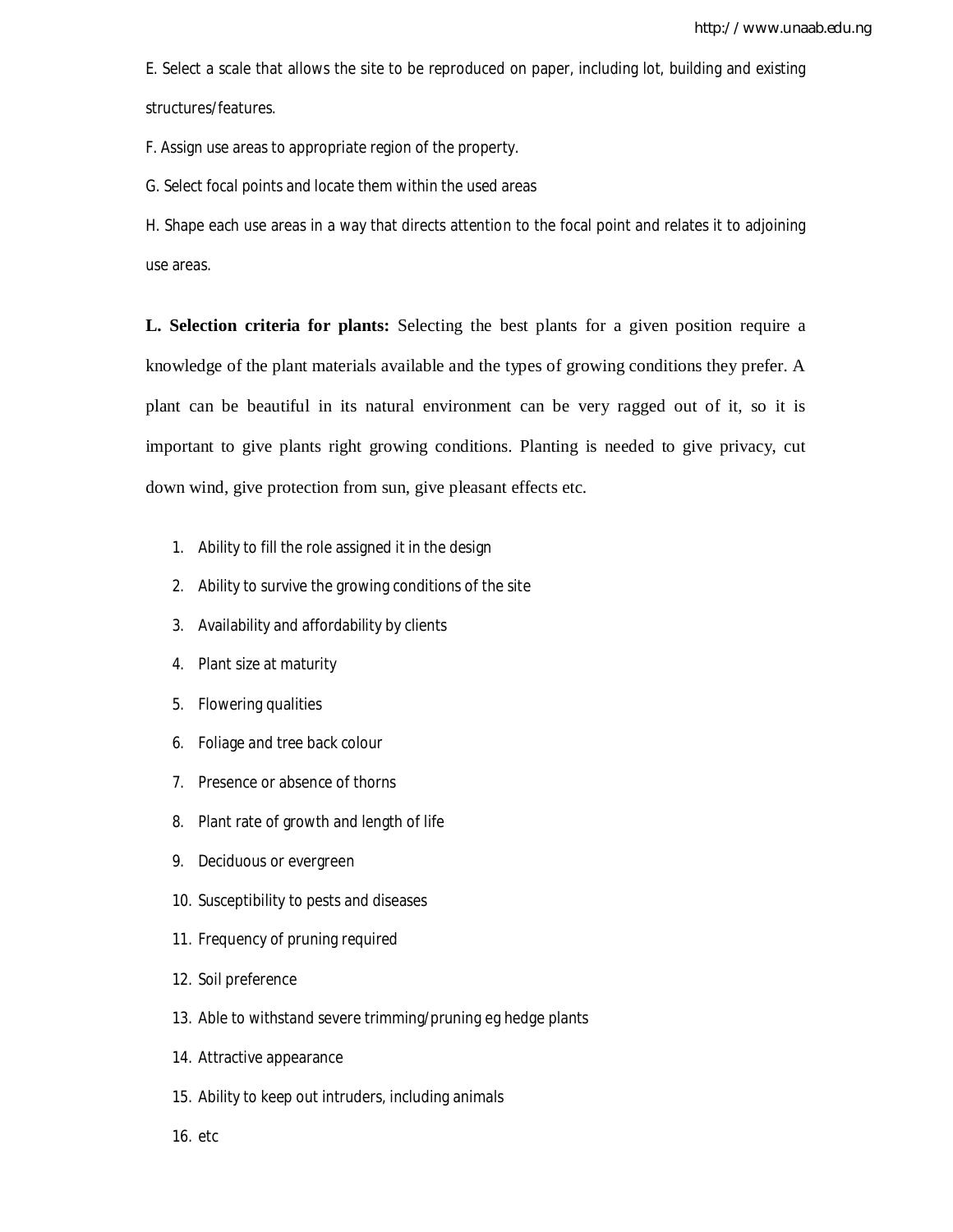#### **Selection criteria for pavings:**

- 1. Ability to fill the role assigned it in the design
- 2. Availability and affordability by clients
- 3. Durability
- 4. Maintenance requirements

### **M. Review of soft and hard landscaping**.

**Soft landscaping:** refers to the plant component of landscaping. It entails the use of plants of all categories (palms, trees, shrubs, grasses, herbaceous plants etc) that are natural in a landscape. The plantings of especially indigenous plant species ensure integration of structures in to the natural environment thus appearing natural in nature, among other many uses of plants in our surroundings. Both soft and hard components are employed to realize a beautiful and functional landscape.

**Hard landscaping:** The use of any non-plant materials in the development of a landscape. Examples include walkways, driveways, patio, decks, walls, ponds, fences, pergolas, steps, landscape lightings, water fountains, furniture, containers for potted plants etc. These features, individually and in combination, make up the ground, vertical, and overhead planes within a landscape and define outdoor living spaces. Hardscapes should be used to compliment the plants component to meet a client's need.

#### **Landscape Project Cost Estimation**

Accurate cost estimation for landscape projects is central to the success of the industry. Over or under estimation of cost of the materials required for the job must be avoided. It is usually done after accurate measurement and examination of the site, pricing all materials required for a successful project and a reasonable profit added. It must be prepared by the most experienced person to ensure precision since it is one of the veritable tools for contract bidding.

#### Methods

Superficial/Simplest